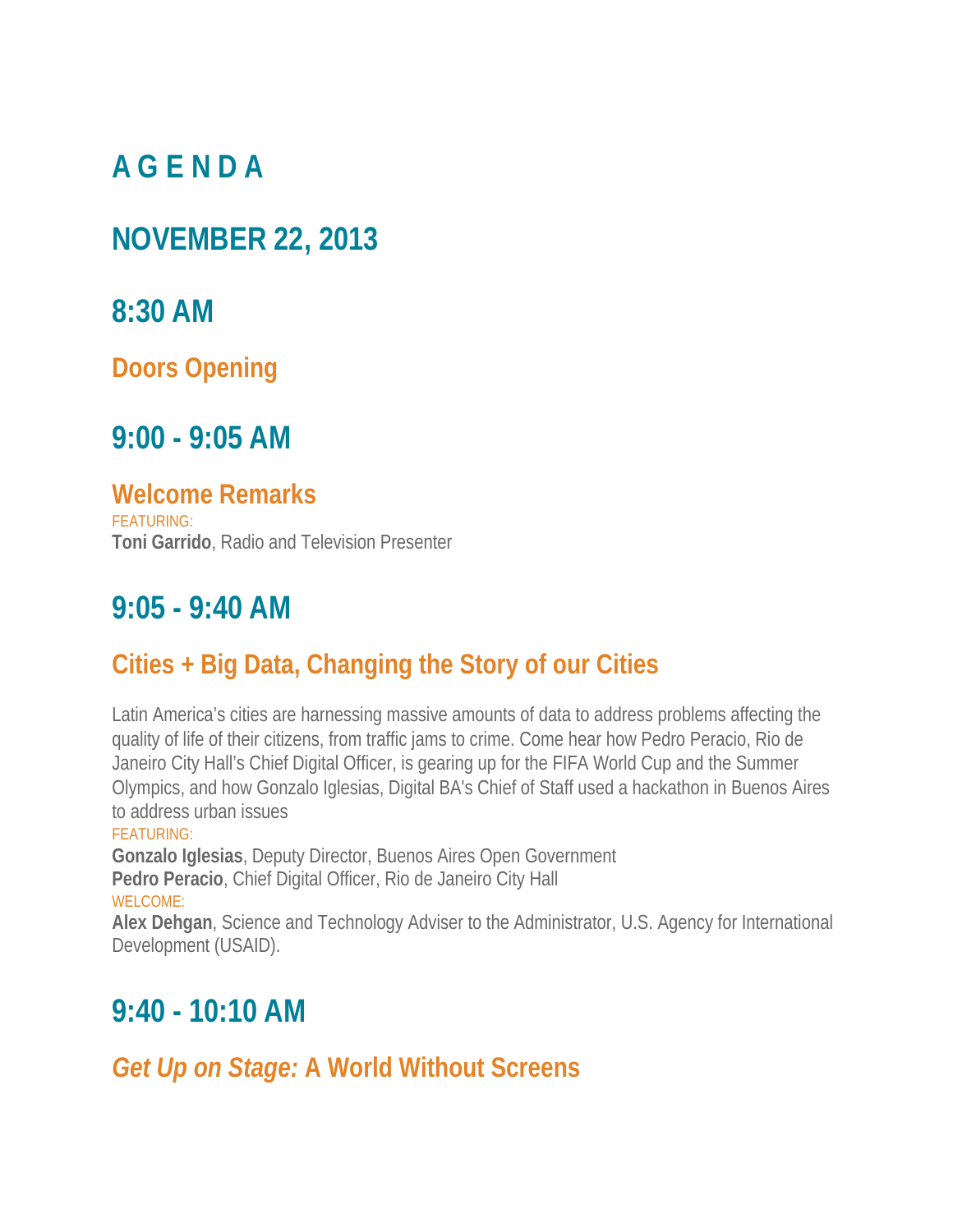Forget about your smartphone, tablet, TV—or any other screen for that matter. A new visual technology allows for screenless displays. See Maxim Kamanin demonstrate his invention and discuss its potential application in settings ranging from schools to operating rooms. FEATURING:

**Maxim Kamanin**, Founder and CEO, Displair WELCOME:

**Toni Garrido**, Radio and Television Presenter

# **10:10 - 10:40 AM**

### *Try it on:* **Electronics into Paper**

Paper has been around for thousands of years, but until now, it's not been combined with technology to create a one-of-a-kind interactive experience that bridges the physical, digital and social worlds. Come hear Kate Stone explain how this revolutionary new technique has the potential to be applied to create immersive, simple and intuitive educational experiences. FEATURING:

**Kate Stone**, Founder, Novalia WELCOME: **Julie T. Katzman**, Executive Vice President, Inter-American Development Bank

# **10:40 – 11:00 AM**

**Break**

# **11:00 - 11:20 AM**

#### **An Idea Rejected from 199 Labs**

At 15, most high school students aren't pitching hundreds of research labs on a cure for one of the most lethal cancers. Come hear Jack Andraka share his discovery of an early stage test for pancreatic cancer that in tests is 100% accurate, simple to administer and costs merely 3 cents. FEATURING:

**Jack Andraka**, Founder and President, Andraka Technologies WELCOME:

**Toni Garrido**, Radio and Television Presenter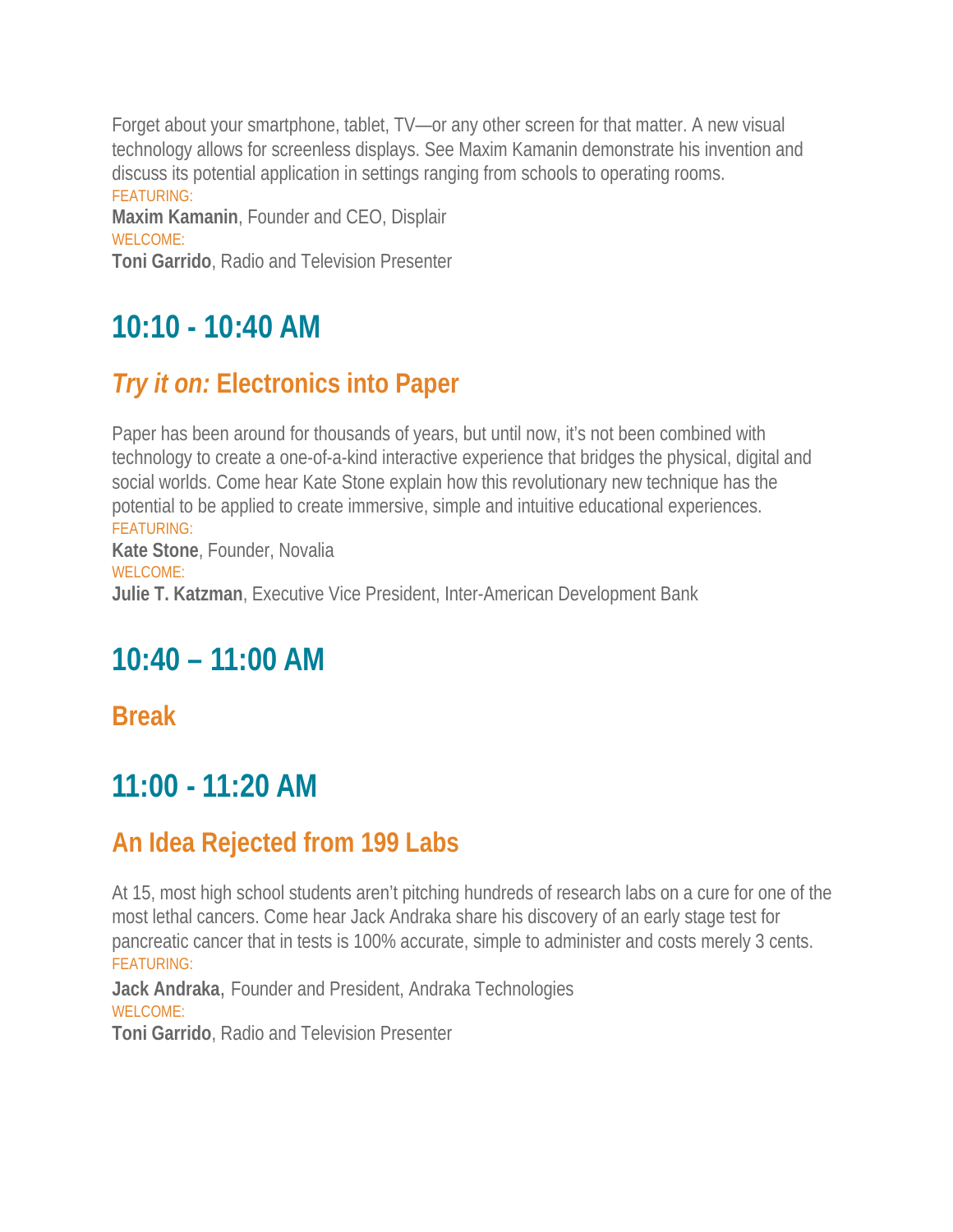# **11:20 – 11:45 AM**

### **Graffiti for Women's Rights**

Latin America has several female presidents, but poor women still struggle for their rights. Panmela Castro, a graffiti artist from Rio de Janeiro, uses street art to raise awareness about domestic violence. Come hear what she has to say about battling gender inequality. FEATURING: **Panmela Castro**, Graffiti Fine Artist, Brazil WELCOME: **Joey Adler**, Founder, ONEXONE and CEO, Diesel Canada Inc.

## **11:45 AM - 1:30 PM**

#### **Lunch**

# **1:30 - 2:00 PM**

## *Get Up on Stage:* **The Birth Mechanic**

An Argentine auto mechanic with no medical background drew a connection between a cork in a wine bottle and obstructed labor, a major contributor to maternal mortality. The idea came to him in the dead of night. Inspired, he woke up his wife to share his idea. The Odon is a new low-cost instrument to deliver the fetus when there are complications. It has been tested successfully in Argentina and rural South Africa.

#### FEATURING:

**Jorge Odón**, Inventor, The Odon Device WELCOME: **Wendy Taylor**, Director, Center for Accelerating Innovation and Impact, USAID

# **2:00 - 2:20 PM**

#### **The Man Who Prints Houses**

Will 3D printing allow us to build homes more quickly and cheaply, using materials as abundant as sand? How about using to repair coral reefs? Come meet Enrico Dini, an inventor who is pushing the boundaries of the construction industry with his giant printer.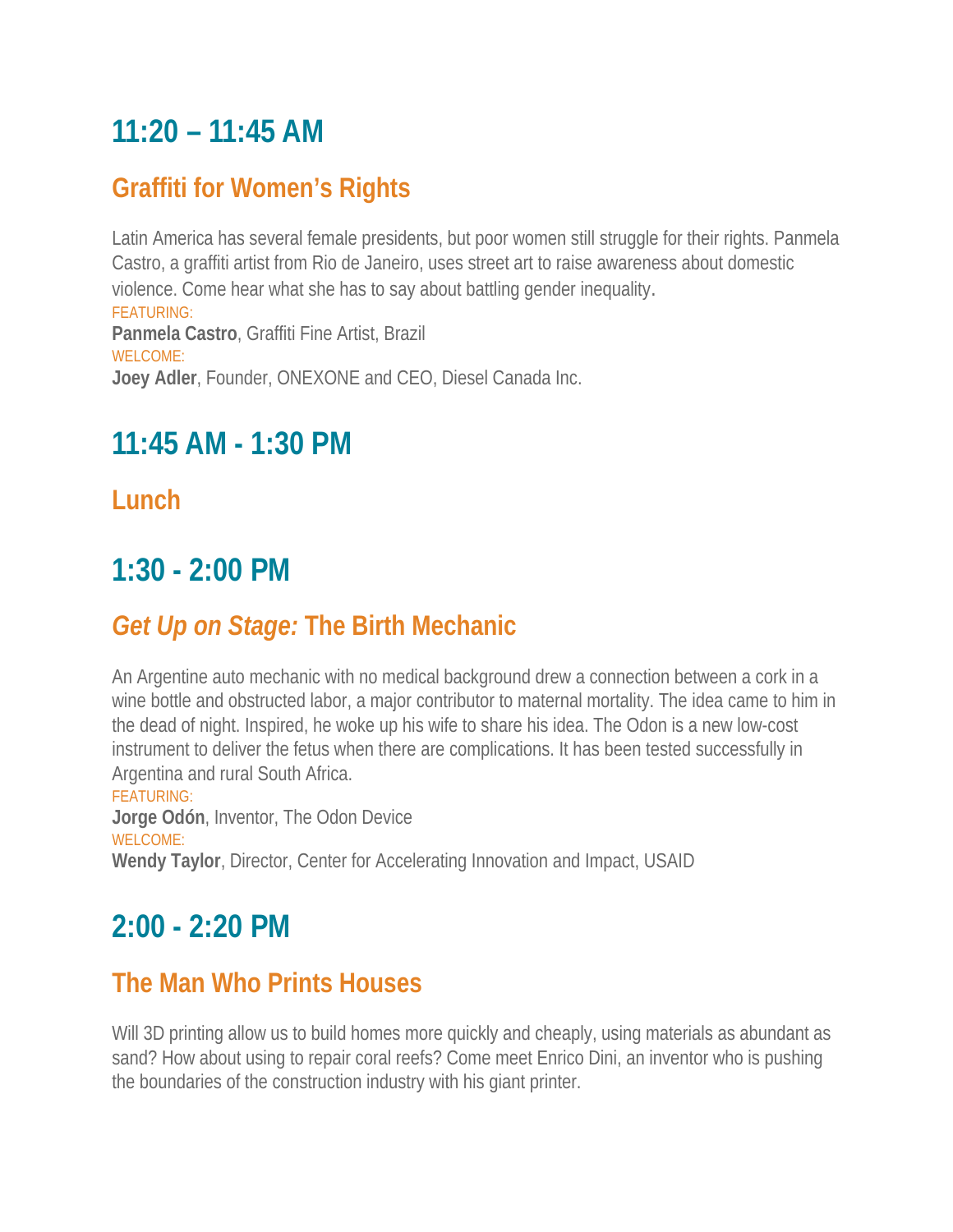FEATURING: **Enrico Dini**, Inventor, D-shape, Chairman, Monolite UK WELCOME: **Richard C. Blum**, President, Blum Capital, patron of the Blum Center for Developing Economies at the University of California, Berkeley

# $2:20 - 2:40 \text{ PM}$

#### **Robots that Act Like Humans**

Science fiction robots are becoming non-fiction social tools that can help enhance children's lives. Computer science professor Brian Scassellati will explain how we're at the brink of having robots capable of adjusting over time and adapting to personal preferences, social cues and motivations to help a child learn language, develop better eating habits and much more.

FEATURING:

**Brian Scassellati**, Associate Professor, Department of Computer Science, Yale University WELCOME:

**Toni Garrido**, Radio and Television Presenter

# **2:40 – 3:00 PM**

## **I Can: Design for Change**

Design for Change is the largest global movement created to give children an opportunity to express their own ideas for a better world and put them into action. Chief Operating Officer Anshul Aggarwal will explain how "I Can" are the two most powerful words a person can believe in. FEATURING:

**Anshul Aggarwal**, Chief Operating Officer, Design for Change WELCOME:

**Clara Irazábal**, Director of Latin Lab, Columbia University

# **3:00 – 3:15 PM**

**Break**